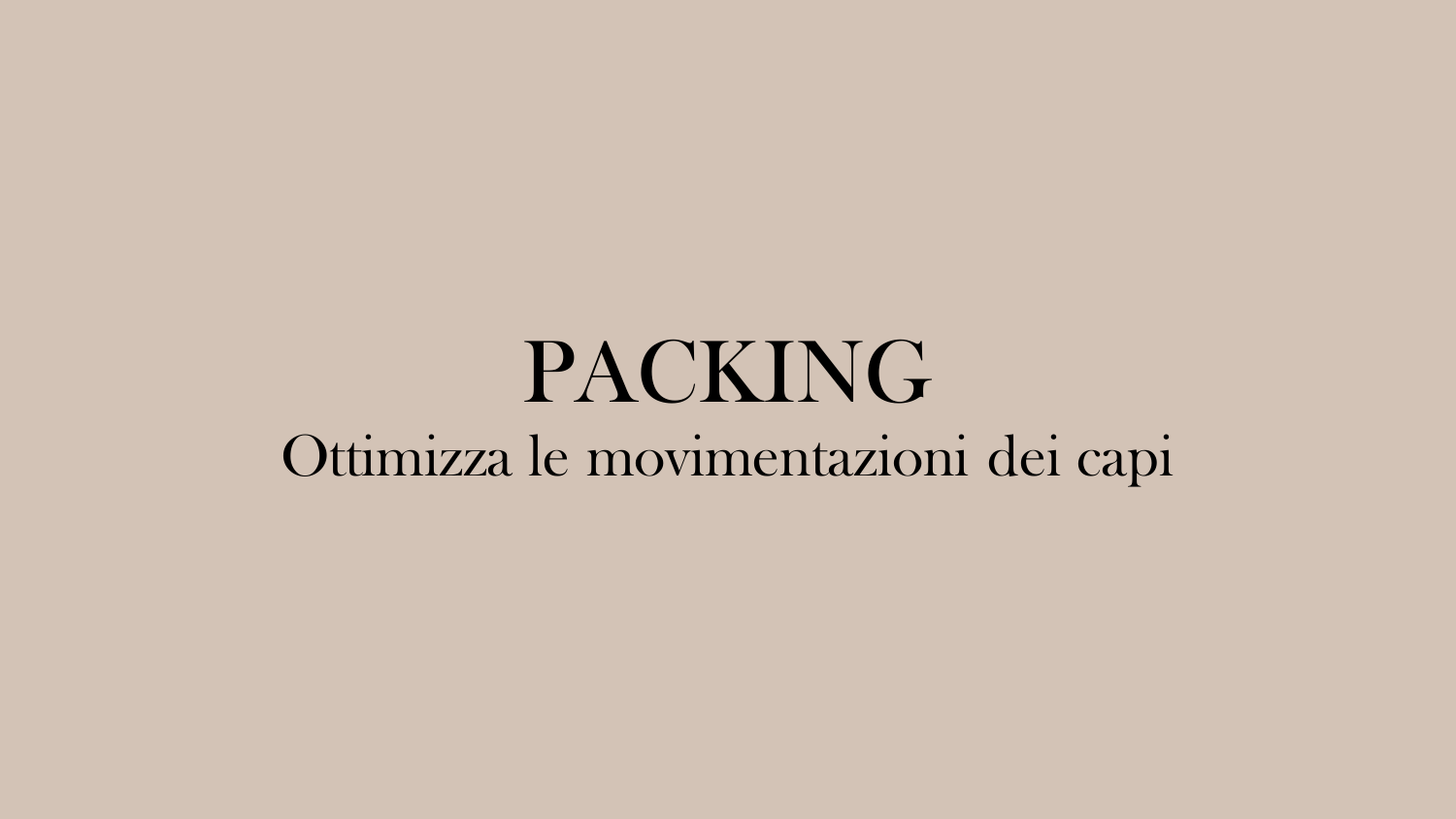### Scenario



#### Final Garment:

We manage and produce several final garments categories:

- Ladies brief
- Man's brief
- T-shirt
- Beachwear
- Bra



Packing:

- All the final garment are folded and packed in a polybag
- The packing is done in the sewing floor included in the operational routing



Picker:

Standard sizing for the picker are :

- 40 x 40 x 28 cm (MOST COMMON)
- 40 x 40 x 56 cm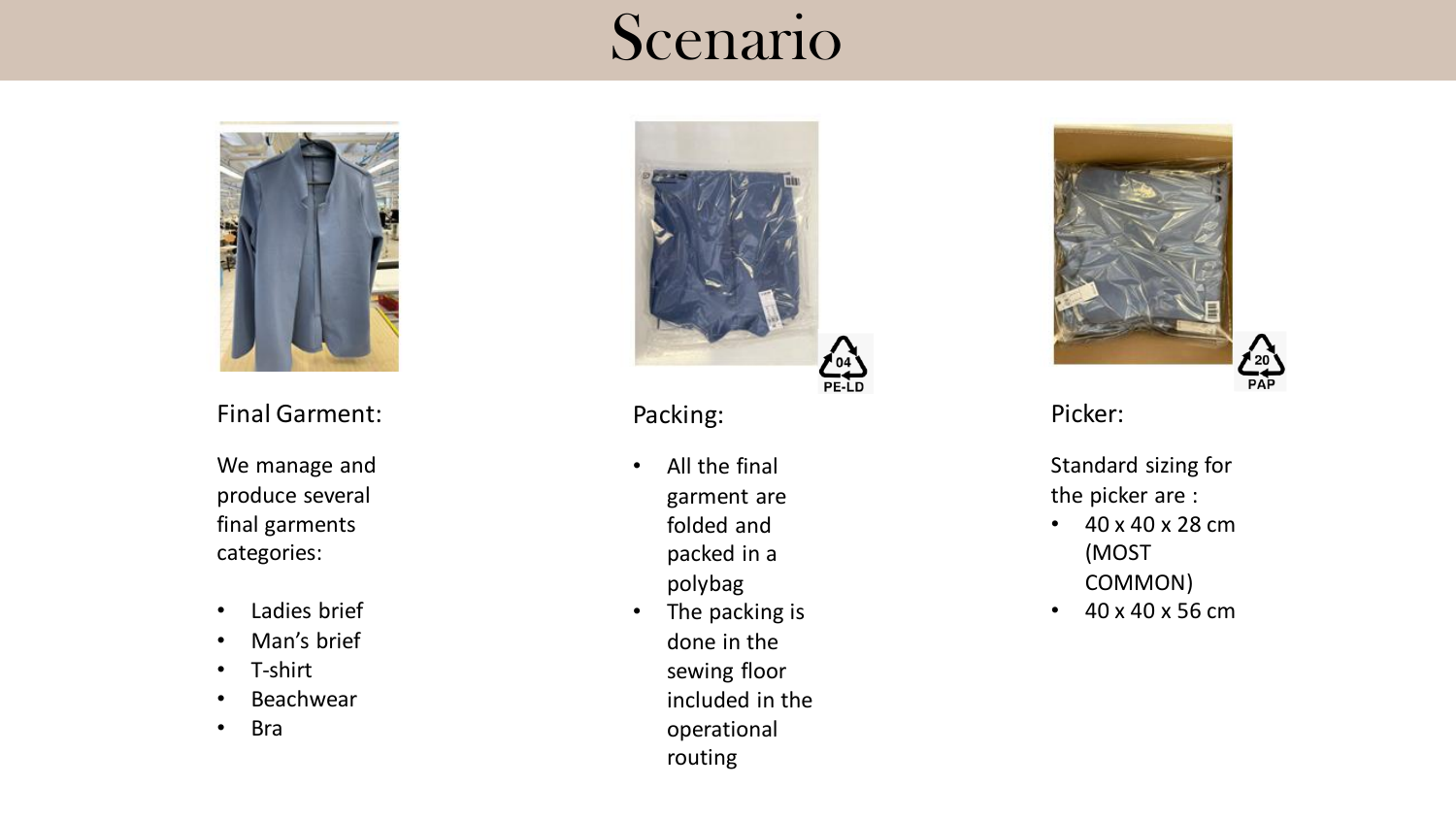## Final Garment

#### Final Garment:

- Lenght per piece range: from 20 cm to 150 cm
- Weight per piece range: from 0,015 kg to 0,6 kg
- Different brand: Intimissimi Tezenis Calzedonia











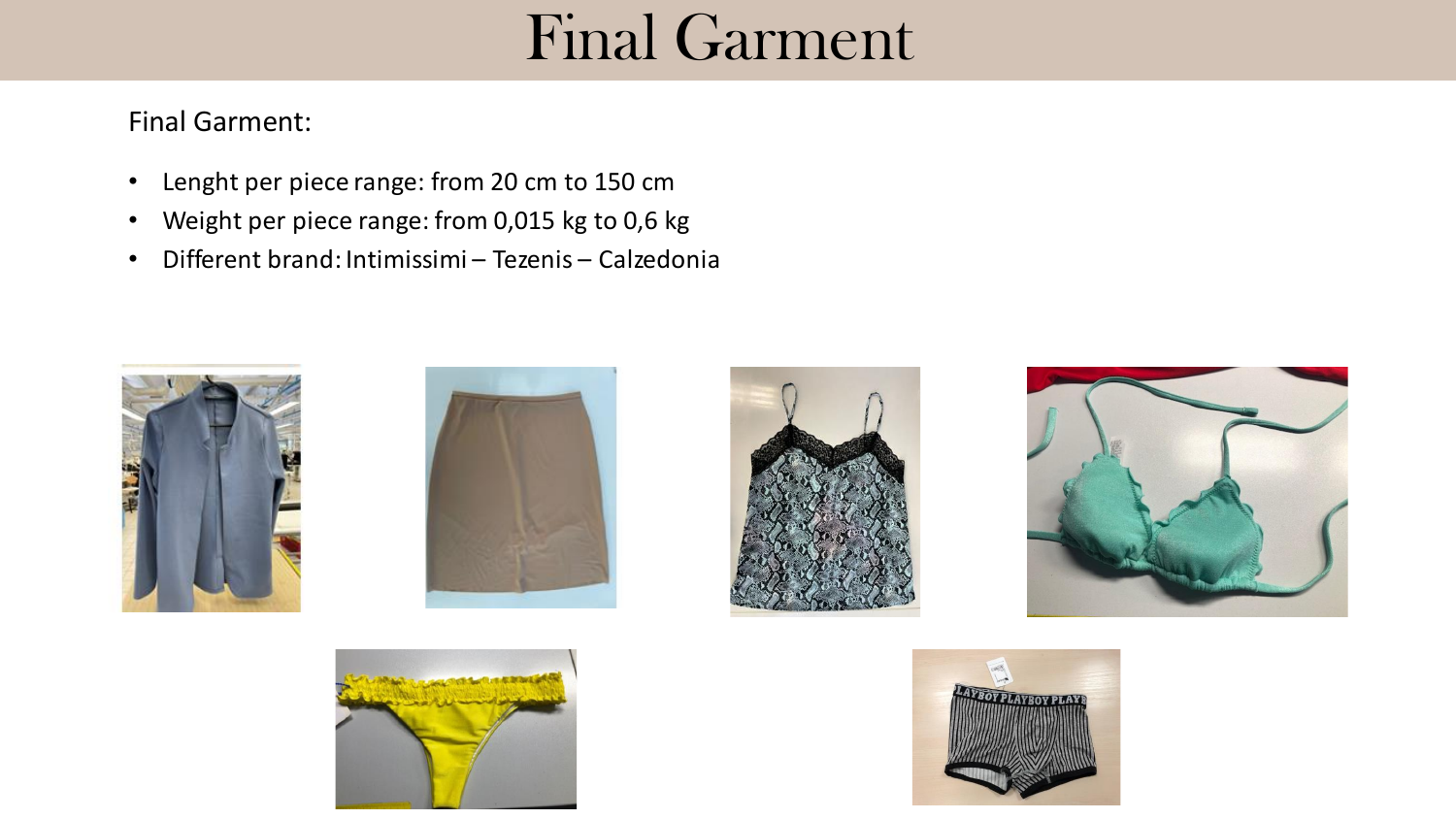## Packing operation

#### Packing:

- Current packing is done with plastic recycled polybag
- The packing can be 1 final garment per each polybagor 3 final garments per each polybag





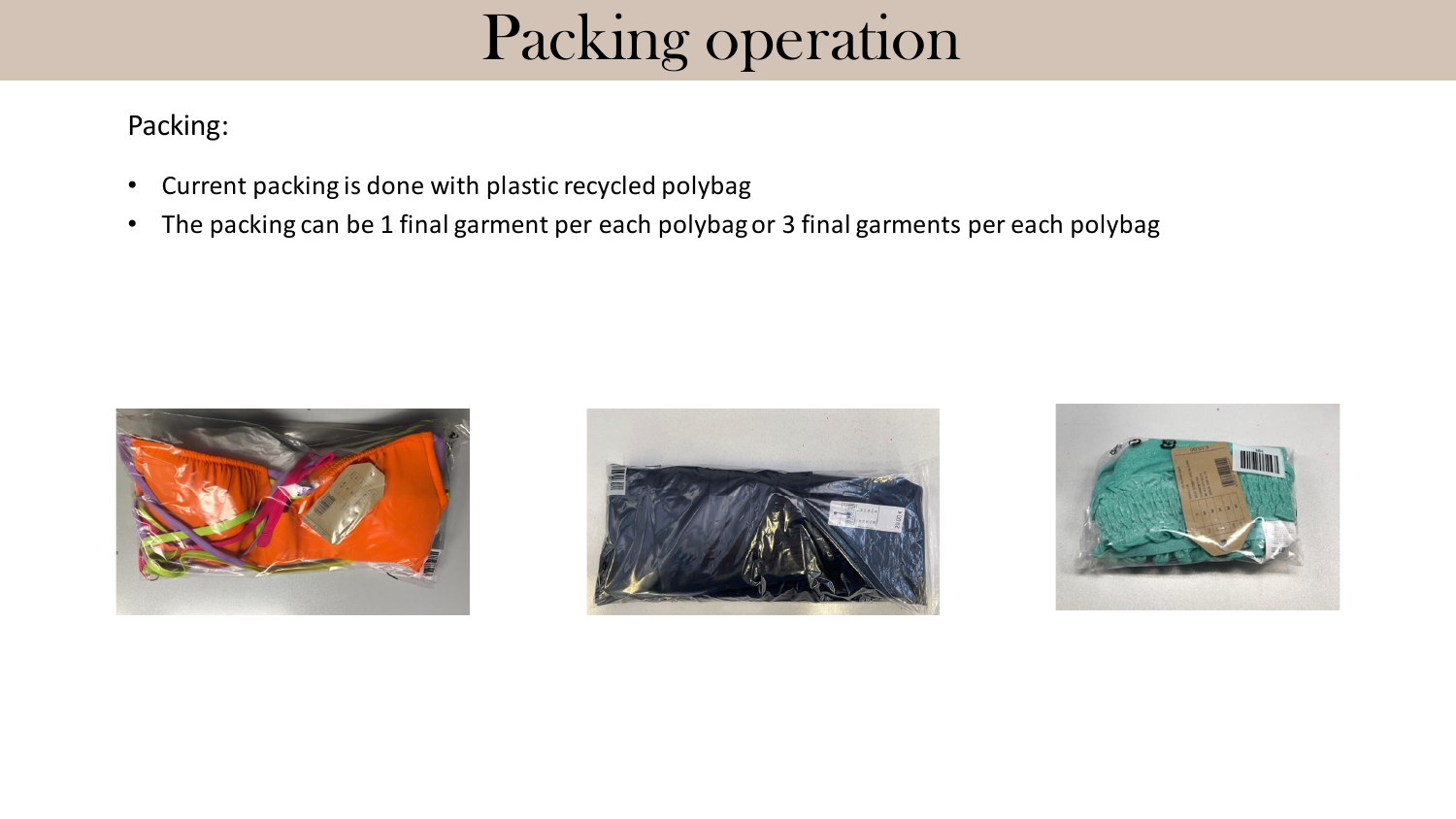## Picker

#### Picker:

• N° pieces range in a picker: from 15 pcs to 900 pcs in a picker





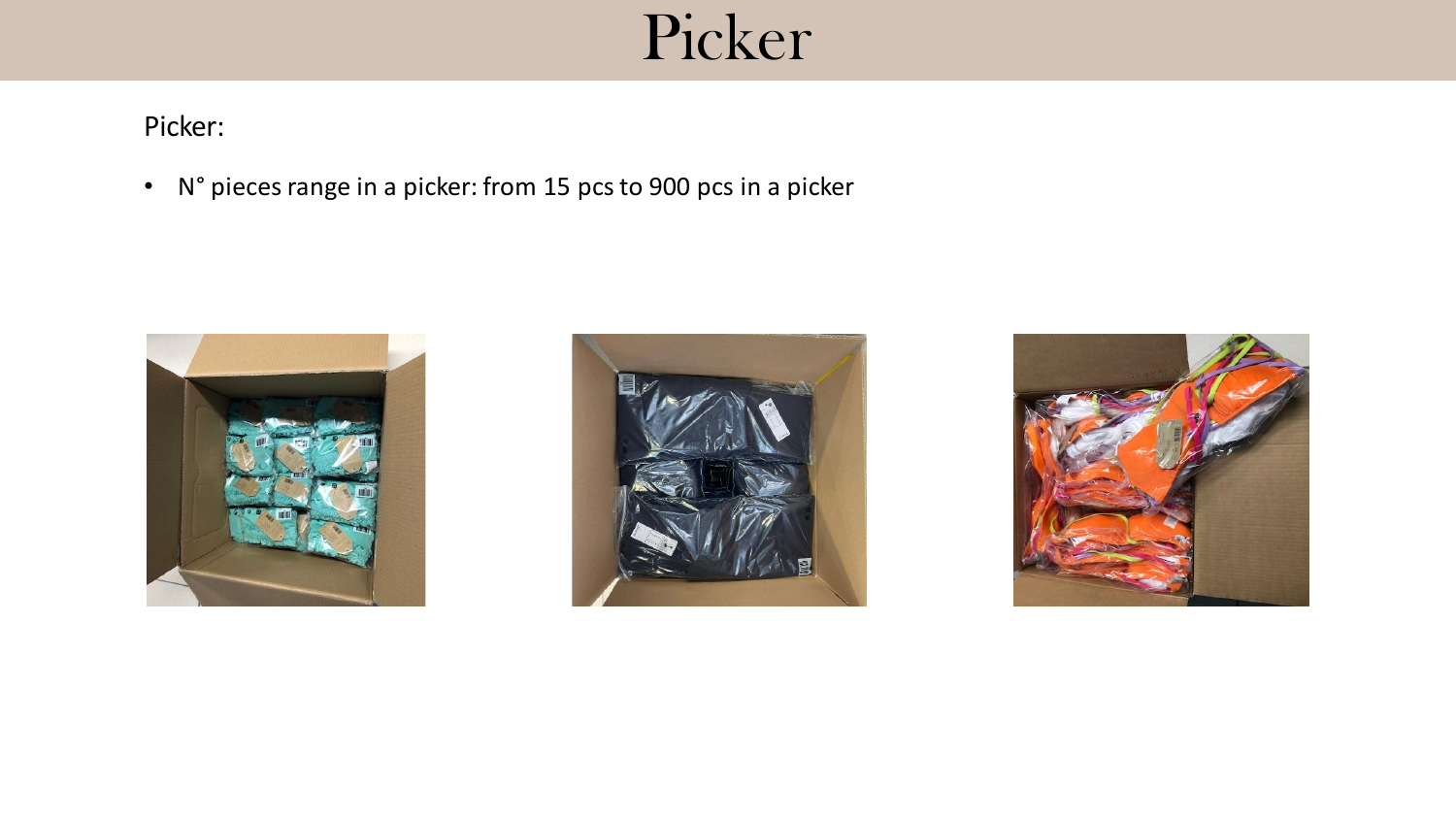## How we pack?

Packing operations:

- Garment folding and finishing
- Put the garment in the polybag
- Put the garment in the picker

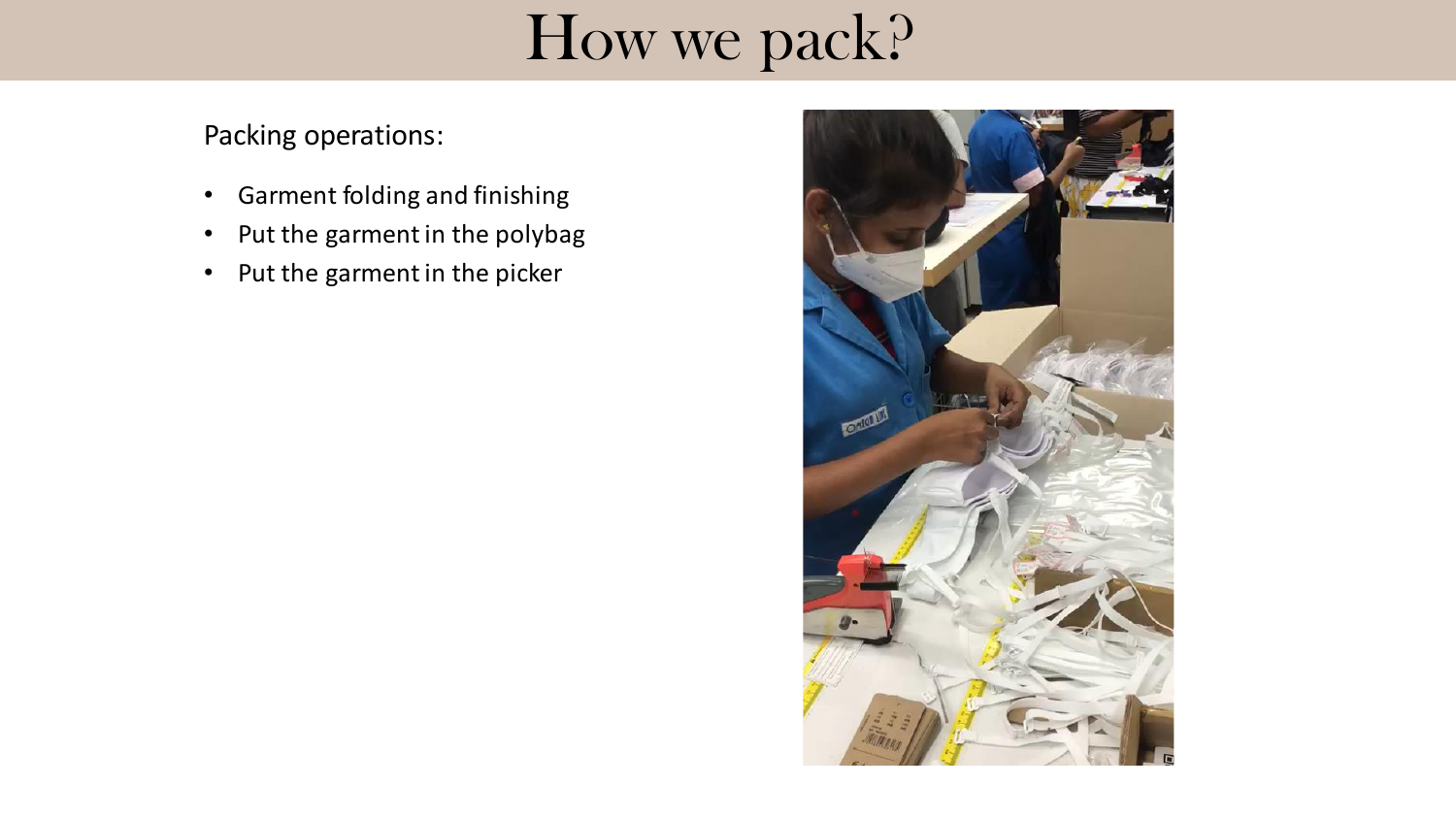## Transport method





Transport method for the final garments are :

- Airfreight
- Seafreight
- Truck

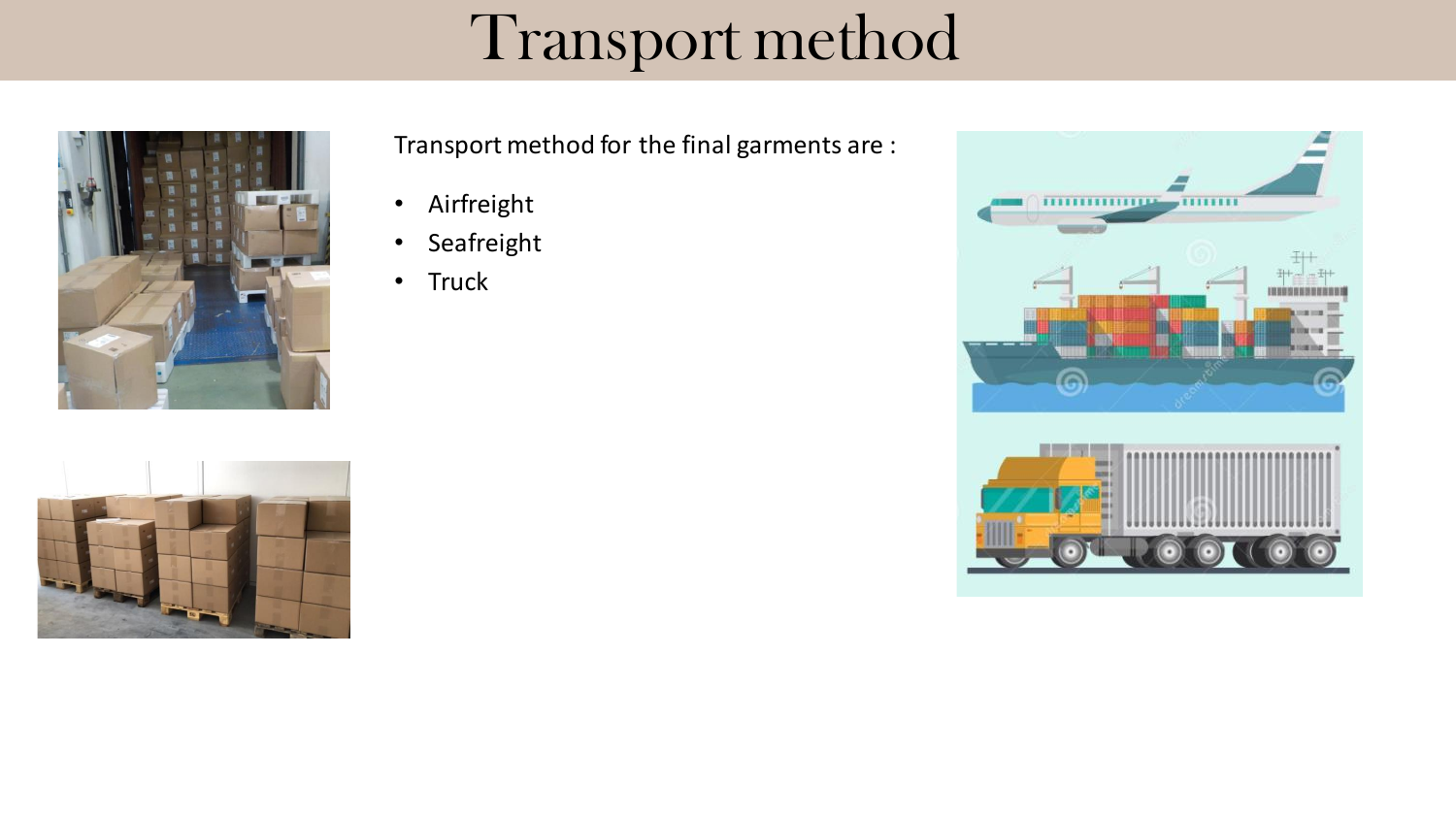## How we load a container ?

#### Loading operations:

All the loading operations are done in the Plant's warehouse.

In the video you will find the activities related the loading of one container for the seafreight

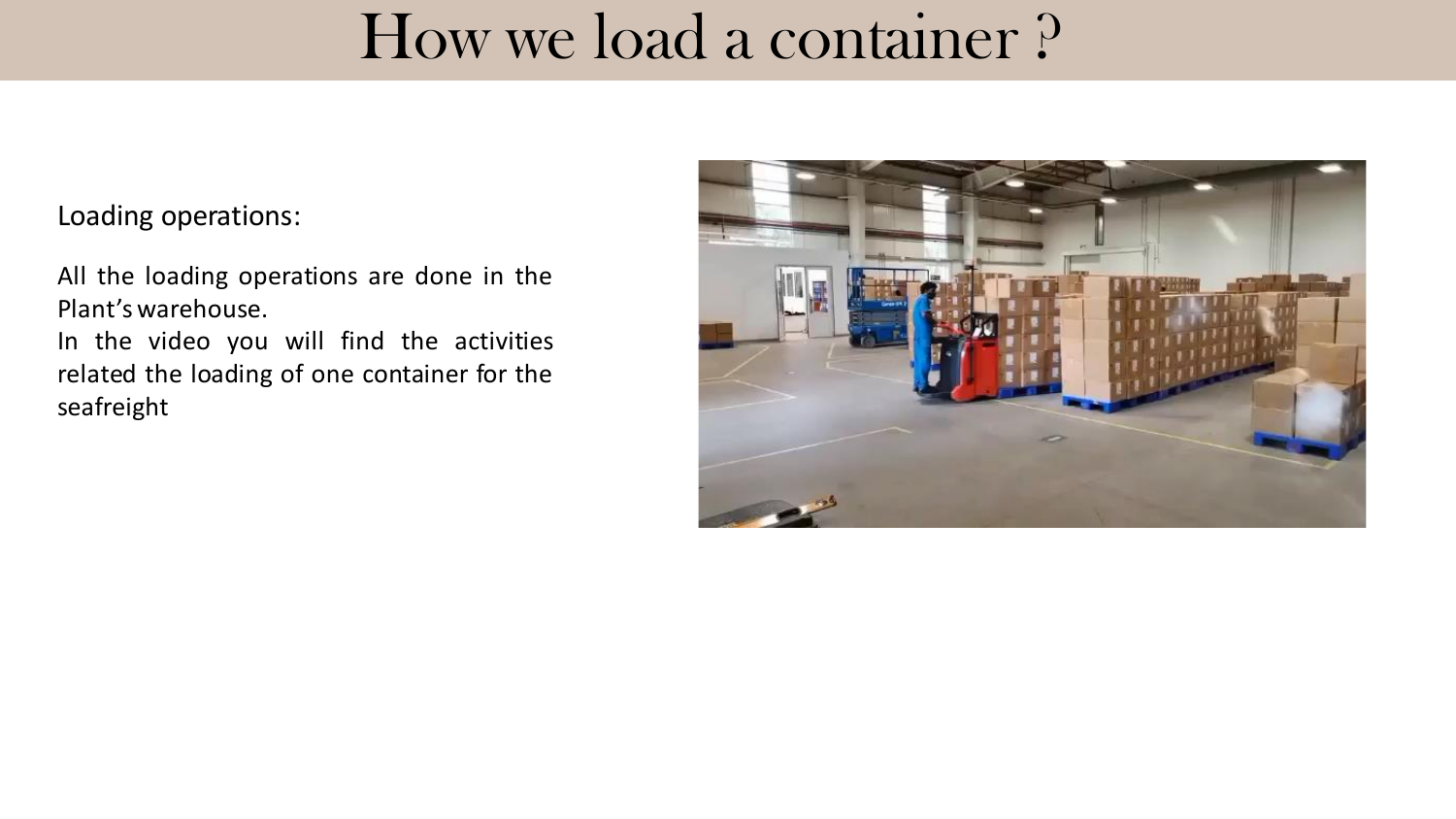### Current process for the configuration definition

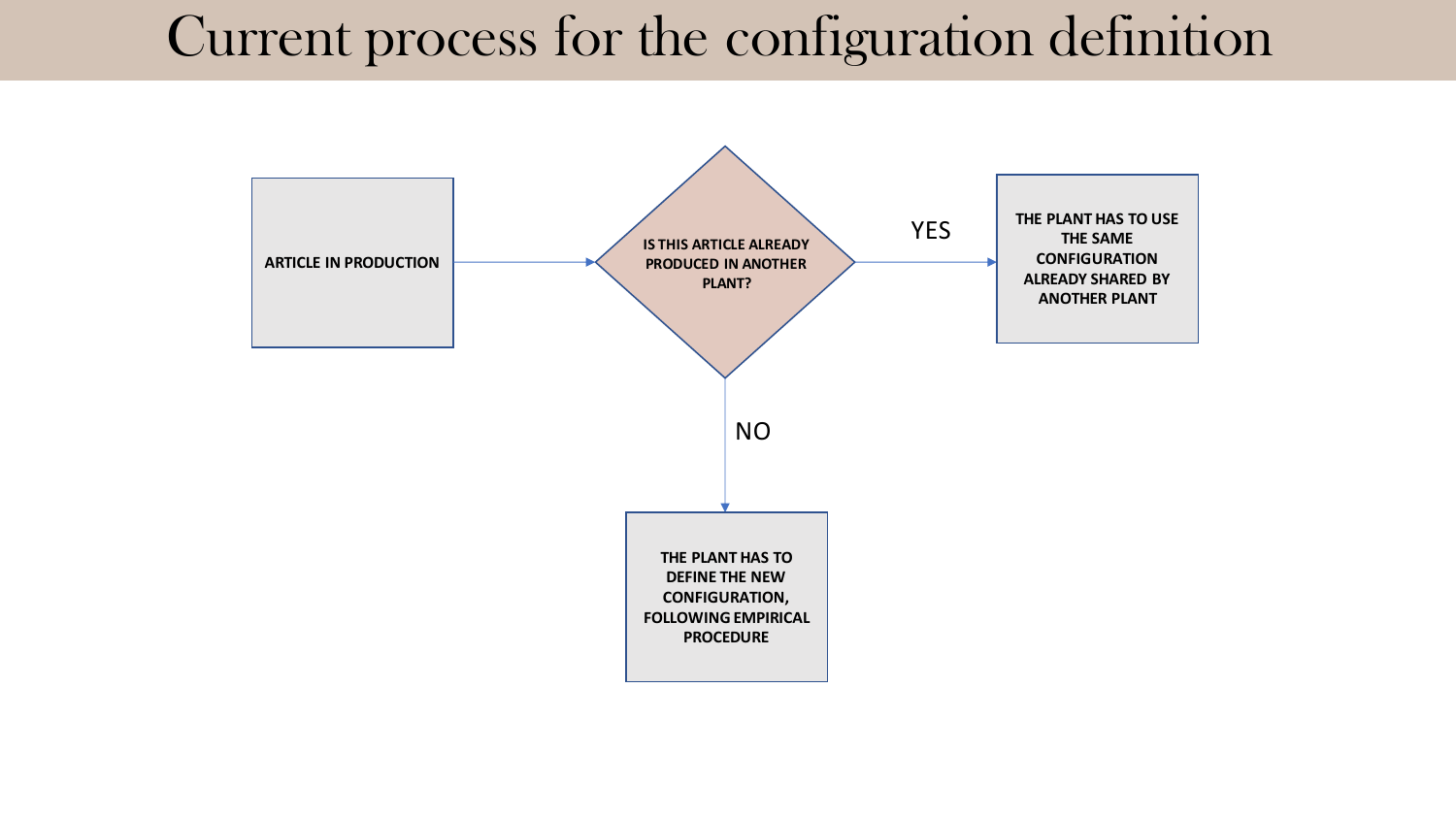## PACKING – Main goals

- New packing ideas to be implemented for minimizing transport cost:
- $\triangleright$  Folding method
- $\triangleright$  Picker sizing
- $\triangleright$  Polybag type
- $\triangleright$  Loading with pallet mode or without pallet
- Ideas for a more sostainable packing process considering the current materials used (picker – polybag)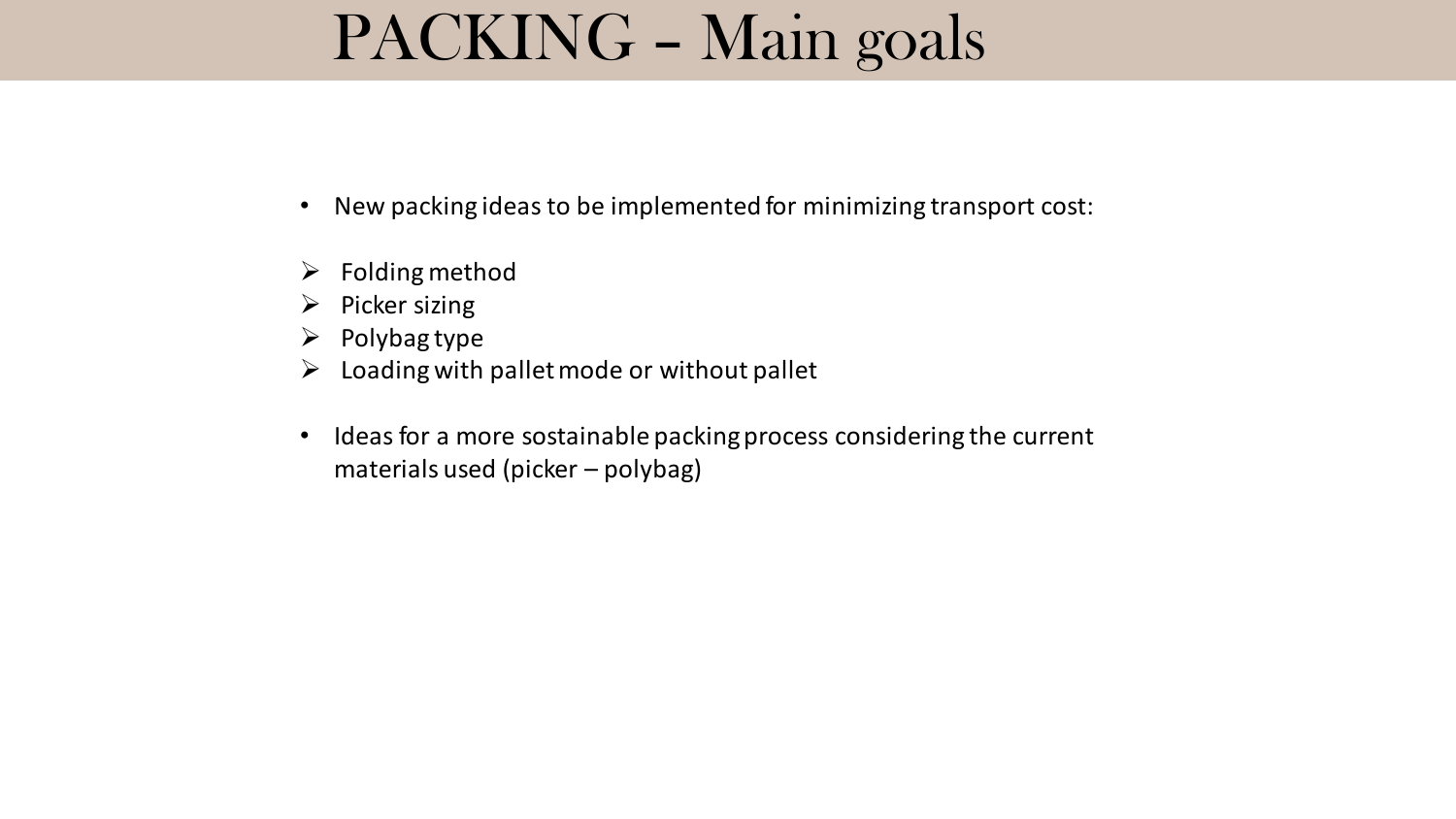Il Contest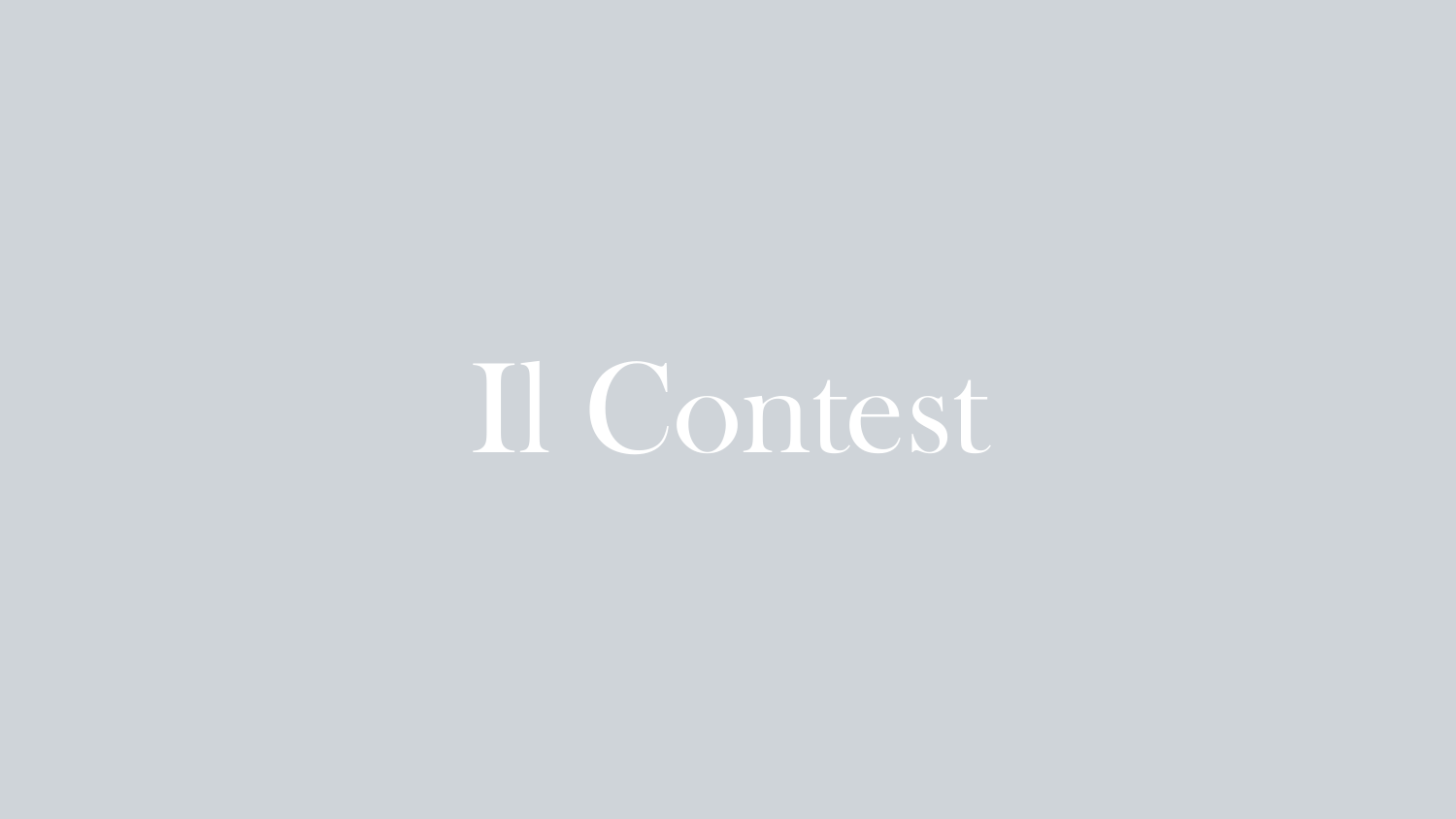# Regole del contest

 $\triangleright$  Team di 3-5 persone

 $\triangleright$  Strumenti utilizzabili

Info fornite da noi Qualsiasi info trovata nel web Qualsiasi tipo di software

 $\triangleright$  Deliverables

Power Point – massimo 10 Slides Deadline per la consegna: **15 Luglio 2022** Da inviare a: **callforideas@calzedonia.it**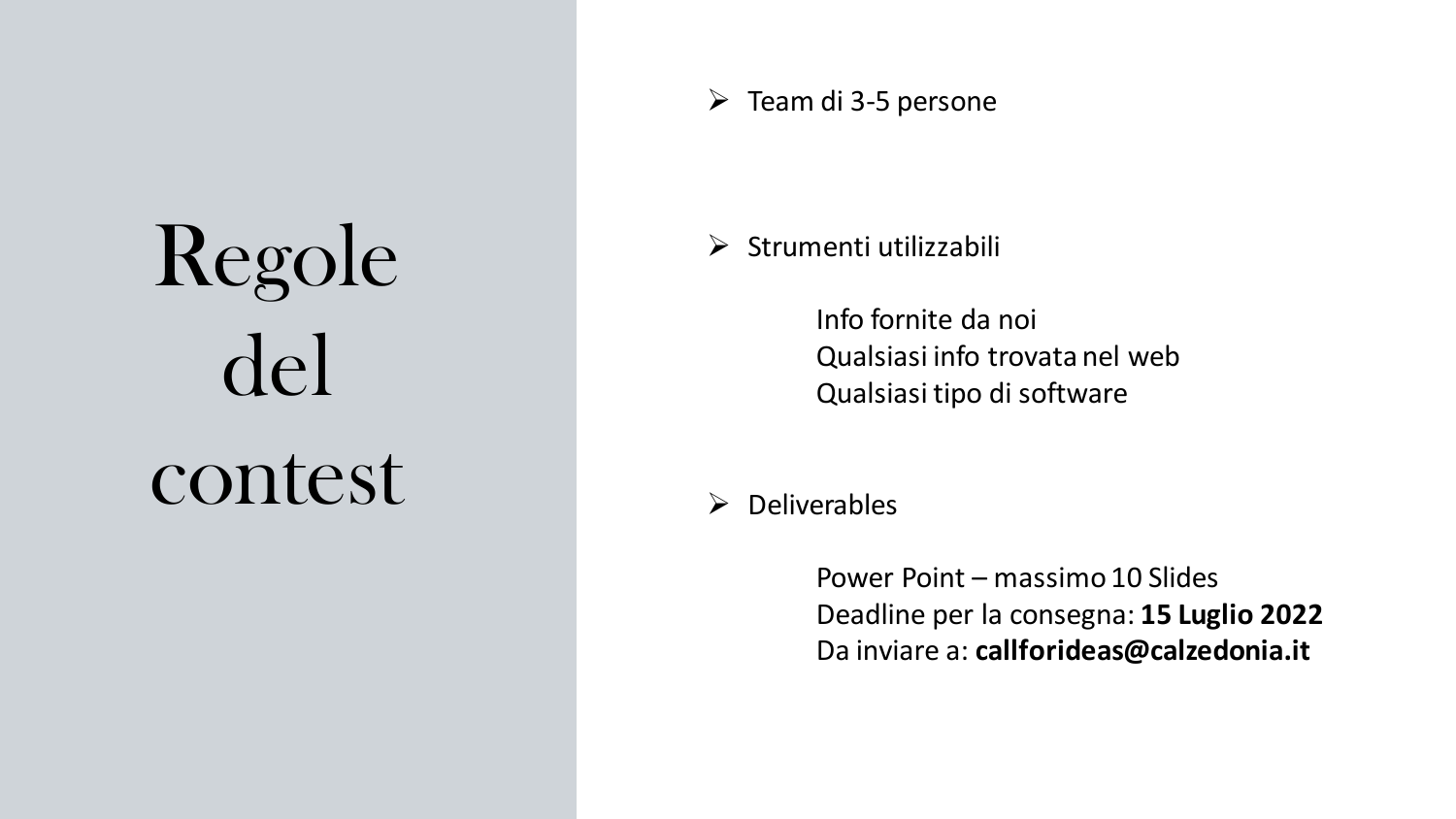#### $1$ **IDEA**

 $2<sup>1</sup>$ **SVILUPPO TECNICO DELL'IDEA** 

 $3<sup>1</sup>$ **ANALISI COSTI - BENEFICI** 

 $\overline{\mathbf{4}}$ **RISULTATI ATTESI** 

## Struttura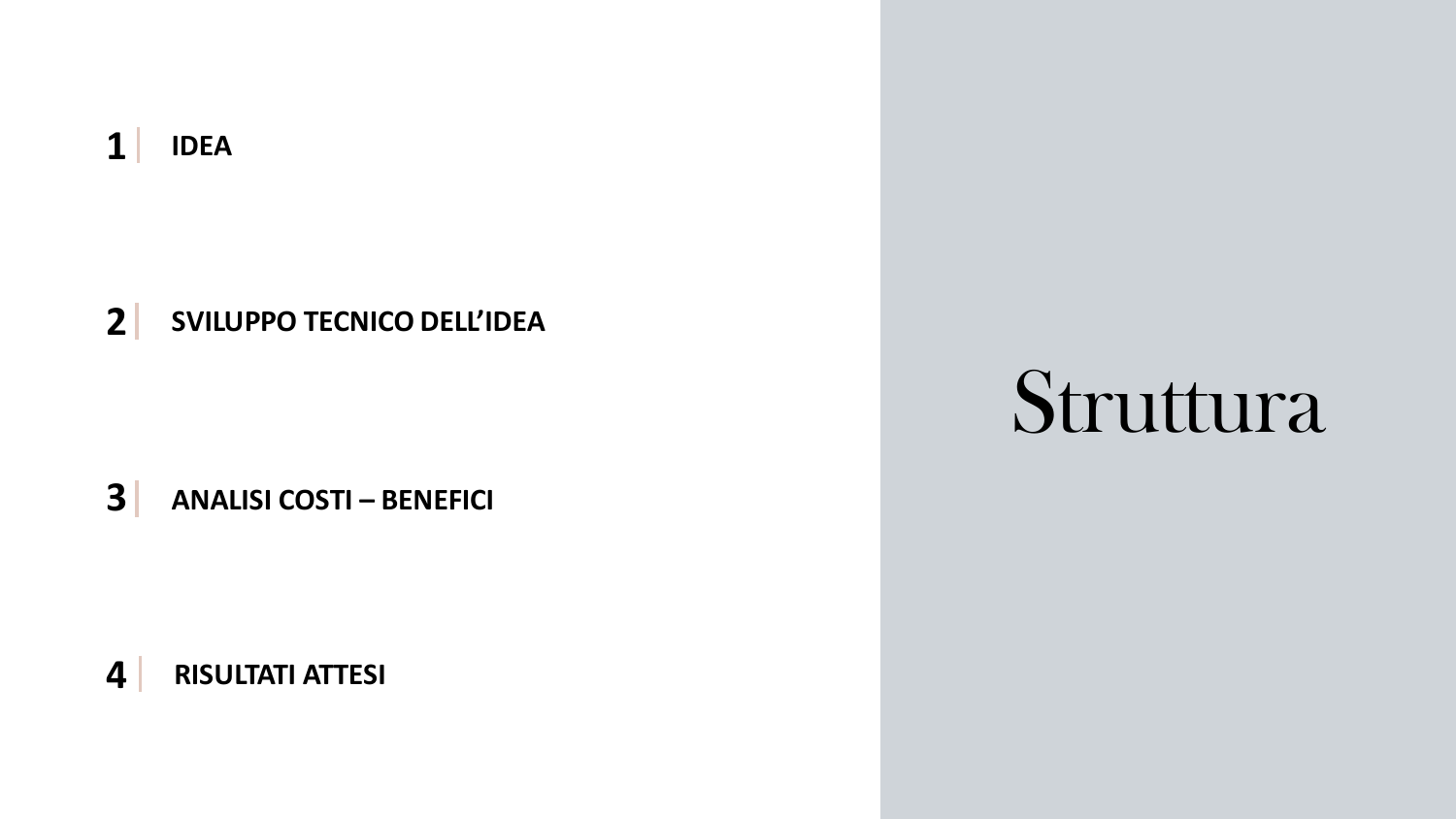# Criteri di valutazione

Livello di innovazione

Livello di sostenibilità **40%**

**30%**

Qualità del deliverable

Concretezza/realizzabilità – sul singolo stabilimento e/o su tutti gli stabilimenti mondo

Tempistiche di realizzazione

Costo di realizzazione

Costo di manutenzione **30%**

Ritorno dell'investimento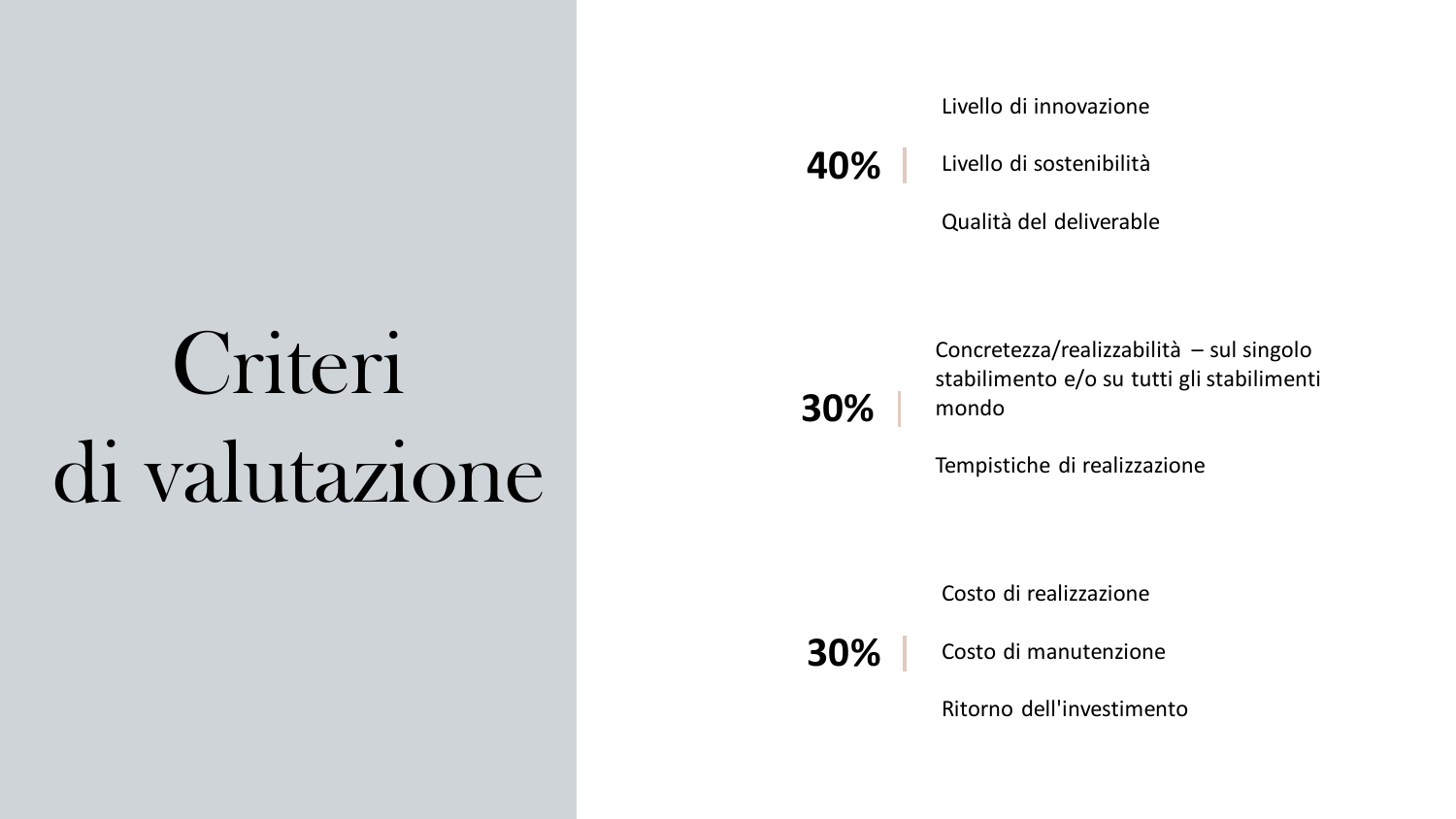WW Production Director

Plant Director Gordon - Serbia

Production Planning Manager

Supply Chain Manager

Team HR

## Giuria